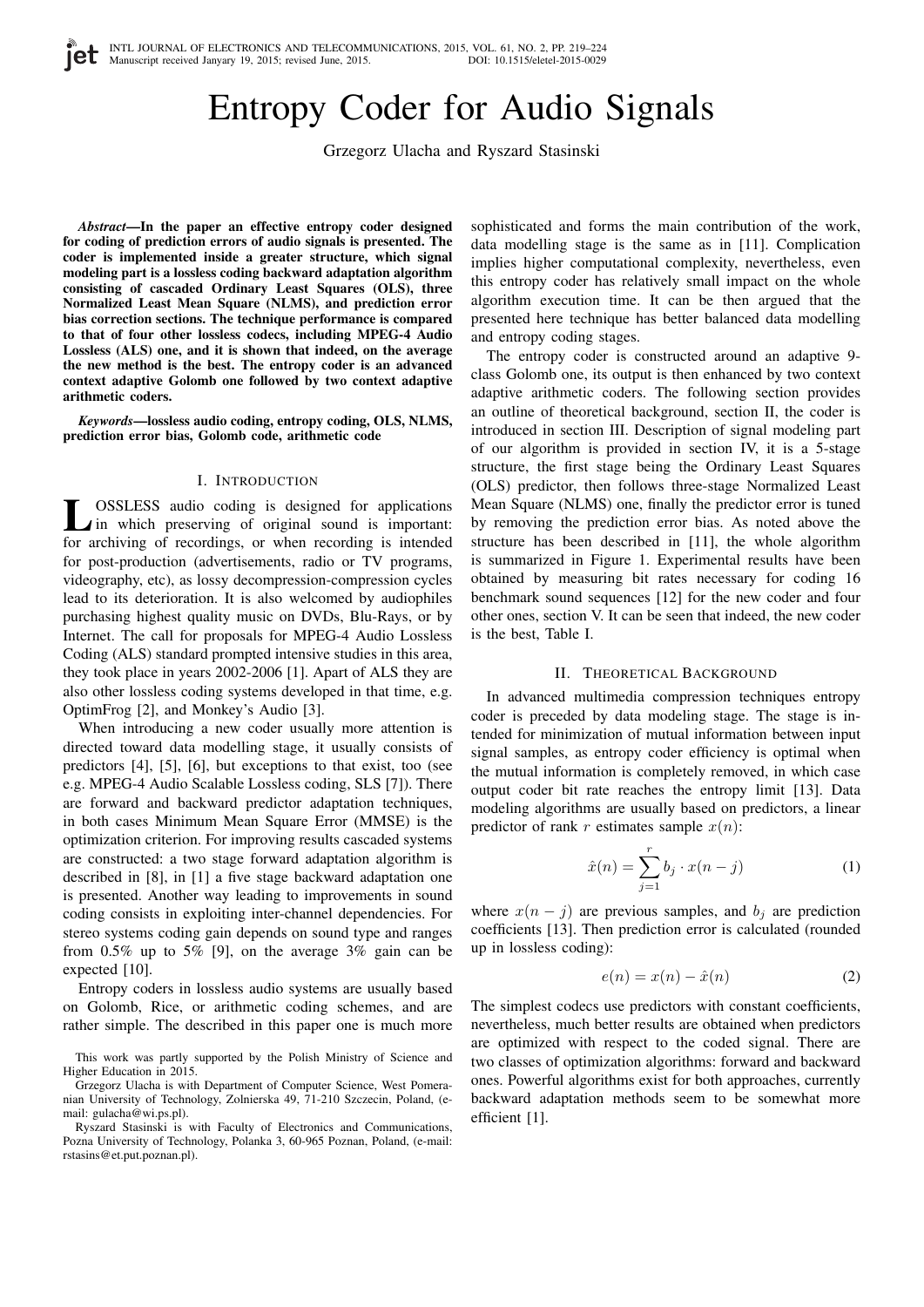

Fig. 1. Analyzed system: cascaded predictor of the OLS-NLMS algorithm followed by entropy codr. Note that NLMS predictor is in fact three-stage one.

**TABLE I** BIT RATE PER SAMPLE FOR 16 AUDIO SEQUENCES AND 5 LOSSLESS AUDIO CODECS

| <b>Sequences</b>      | <b>RAR 5.0</b> | <i>Shorten 3.6.1</i> [5] | <i>MP4-ALS-RM23</i> [16] | $LA04b$ [27] | <b>OLS-NLMS</b> |
|-----------------------|----------------|--------------------------|--------------------------|--------------|-----------------|
| ATrain                | 9.552          | 8.637                    | 7.232                    | 7.204        | 7.199           |
| BeautySlept           | 10.771         | 10.724                   | 8.305                    | 8.318        | 8.491           |
| chanchan              | 11.067         | 10.863                   | 9.886                    | 9.782        | 9.746           |
| death2                | 8.825          | 7.152                    | 6.660                    | 5.907        | 5.873           |
| experiencia           | 12.331         | 12.290                   | 10.992                   | 10.908       | 10.911          |
| female_spech          | 8.731          | 7.539                    | 4.710                    | 5.301        | 4.500           |
| FloorEssence          | 11.560         | 11.464                   | 9.509                    | 9.362        | 9.355           |
| <b>ItCouldBeSweet</b> | 11.510         | 11.587                   | 8.396                    | 8.591        | 8.255           |
| Layla                 | 11.207         | 10.871                   | 9.691                    | 9.586        | 9.633           |
| LifeShatters          | 11.823         | 12.177                   | 10.836                   | 10.777       | 10.828          |
| macabre               | 10.695         | 10.564                   | 9.076                    | 9.096        | 9.166           |
| MaleSpeech            | 8.735          | 7.532                    | 4.812                    | 5.233        | 4.629           |
| SinceAlways           | 12.265         | 12.192                   | 10.473                   | 10.404       | 10.394          |
| thear1                | 12.285         | 12.574                   | 11.425                   | 11.398       | 11.435          |
| TomsDiner             | 10.112         | 9.709                    | 7.268                    | 7.153        | 7.116           |
| velvet                | 11.643         | 11.067                   | 10.212                   | 10.248       | 10.029          |
| Mean                  | 10.820         | 10.434                   | 8.718                    | 8.704        | 8.597           |

In both approaches mean-square error (MSE) is minimized, which implies that solution of Wiener-Hopf equations is estimated  $[13]$ :

$$
\mathbf{w} = \mathbf{R}^{-1} \cdot \mathbf{p} \tag{3}
$$

where  $\bf{R}$  and  $\bf{p}$  are signal autocorrelation matrix and vector, and **w** is the vector of optimal predictor coefficients  $b_i$  (1). There are two main approaches to optimization of these coefficients: gradient, in practice some form of Least Mean Square (LMS) algorithm is implemented, and least squares (LS) minimization, the latter usually is based on recursive LS methods (RLS).

In MPEG-4 Audio Lossless (ALS) coder maximum frame length is  $N = 8192$ . This means that for high predictor ranks header information forms an important part of data stream. Note that in LMS and RLS algorithms predictor coefficients are not computed in advance, but from past data which are available both on the coder and decoder sides, hence, there is

no need for including them in coded data. That is why in this paper backward adaptation approach is implemented.

Prediction error tend to have Laplacian probability distribution, which means that it is natural to encode it using Golomb [14], or Rice entropy code [15]. Even better results are obtained when arithmetic coder is used, like the Gilbert-Moore one [16], or an advanced approach like that described in this paper.

# **III. THE ENTROPY CODER**

As stated above, prediction error of acoustic signal is usually coded using some extended version of Golomb, Rice, or arithmetic coder [16]. The described in this section entropy coder is constructed around an adaptive Golomb one. In Golomb coder a non-negative error sample is coded using two numbers: **Contractor** 

$$
u_G = \left\lfloor \frac{|e(n)|}{m} \right\rfloor \tag{4}
$$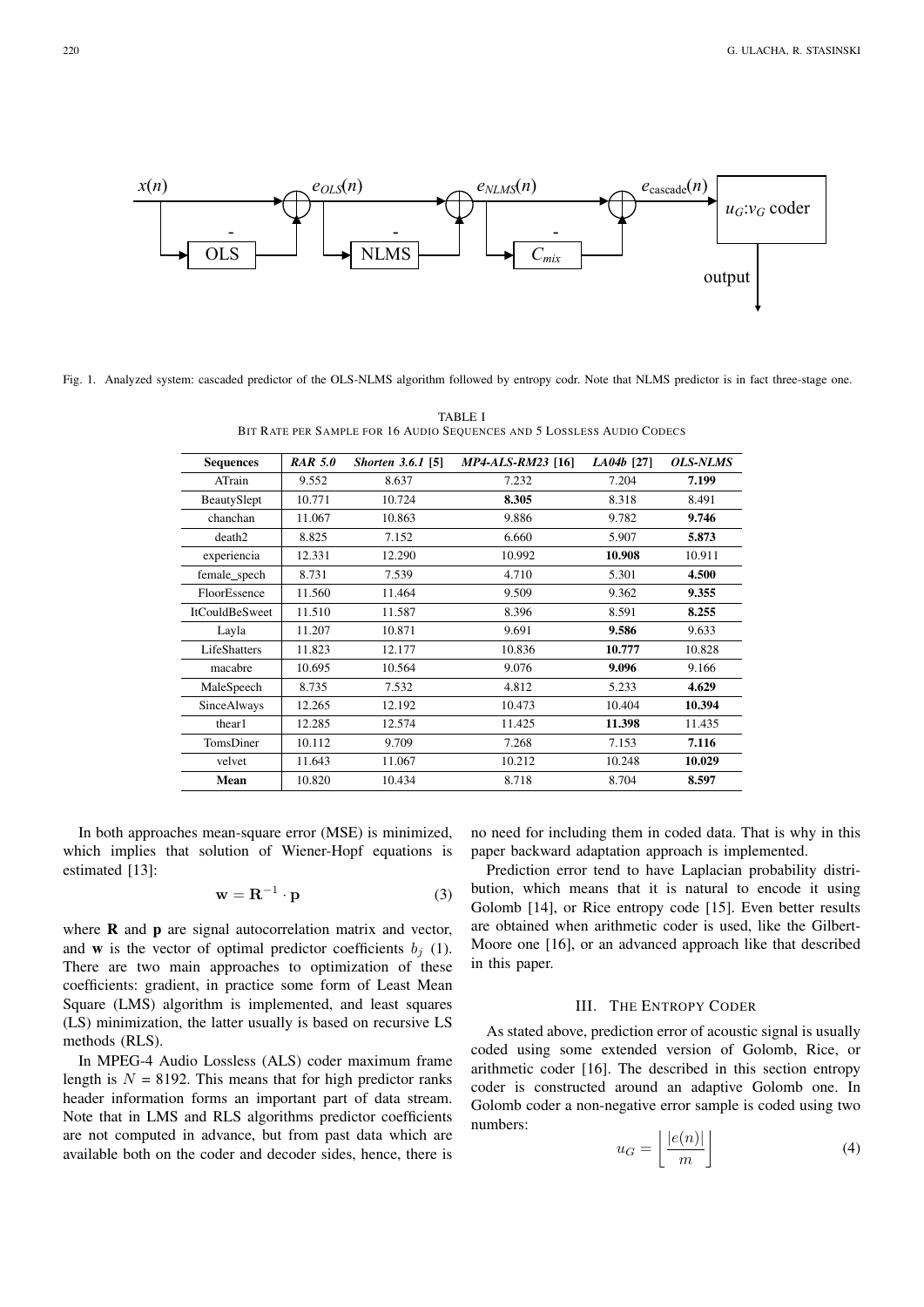$$
v_G = |e(n)| - u_G \cdot m
$$

where optimal value of *m* depends on the variance of Laplacian probability distribution of coded error. Number  $u_G$  is unary, i.e. its value is equal to the number of zeros in a sequence ended with single one,  $v_G$  is usually coded using phase-in binary coder [17], in this paper a more advanced approach is implemented.

To further reduce coding redundancy in our algorithm numbers  $u_G$  and  $v_G$  are processed by separate adaptive arithmetic coders, more details on this can be found in consecutive sections. The proposed in this paper entropy coding scheme is more sophisticated than that presented in [14], nevertheless, total computational cost of the introduced in our paper system is only moderately affected by this fact. In contrast, reduction in final bit rate is clearly visible, if compared to more conservative approaches based on Rice, or single arithmetic coder [16].

#### *A. Estimation of Signal Probability Distribution*

The use of Golomb code implies that the described below entropy coder is intended for coding of prediction error absolute values, their signs are processed separately. It is a well known fact that prediction error distribution is usually similar to Laplacian one, of course, here it is a one-sided distribution. Prediction error distribution is evaluated by error histogram, histogram slots are represented by entries of vector  $n_e$ . At the algorithm start all histogram slots are set to the same small value. Then, when an error sample arrives, and its absolute prediction value is equal to  $\bar{e}(n)$ , vector position  $\mathbf{n}_e[\bar{e}(n)]$  is increased by one.

With growing numbers of counted in the histogram errors temporary variations of prediction error distribution have decreasing influence on obtained in this way distribution estimate. In this way tracking of signal non-stationarities is weakend. To keep error counts not too high forgetting mechanism is implemented. Namely, a counter of coded error samples is introduced, every time its value reaches  $2<sup>s</sup>$ , histogram entries are halved:

$$
\mathbf{n}_e(i) := \left\lfloor \frac{\mathbf{n}_e(i)}{2} \right\rfloor + 1, \text{ for all } i \text{ from 0 to } \bar{e}_{\text{max}} \quad (5)
$$

The new value of error samples counter is computed as the sum of all  $n_e$  entries.

# *B. Contexts and Classes*

Best signal prediction is obtained when local signal characteristics are taken into consideration, hence, a good idea is to measure local signal parameters, then to have several predictors, and to use always the predictor designed for the current parameters values. This is the idea of context signal prediction. Namely, measured parameters space is divided into zones, and contexts are zone indices [18].

The same reasoning can be applied to entropy coding. Here predictors are replaced by error histograms. To keep track of local error properties some error parameters are measured, and coding is done on the basis of histogram pointed out by current parameter values. We are talking that the histogram is linked

with some error class. The number of classes should be chosen carefully: the greater the number, the better tracking of local error properties, but at the same time the slower convergence of at least some histograms, hence, longer period of suboptimal coding. In image coding they are examples of systems with 8 [18], 16, and even 20 classes [19], we decided to introduce here 9 ones.

The parameter chosen for defining class number is based on a similar idea to that in [20]. Namely, average of absolute values of few previous errors is considered:

$$
\omega = \frac{5}{4z} \sum_{i=1}^{z} \frac{|e(n-i)|}{\sqrt{i}}
$$
 (6)

where value  $z = 17$  has been found experimentally. The parameter  $\omega$  is quantized using 8 thresholds:  $t_h = \{4, 10, 30, \dots\}$ 50, 80, 180, 500, 1100}, the class number is the index of range defined by thresholds.

#### *C. Refinement of Golomb coder*

Golomb code is optimal when signal probability distribution is geometric (Laplacian). In this paper 38 predefined variants of such probability distributions are used for each error class, section III.B. The laplacian distributions are given by the following formula:

$$
G_j(i) = (1 - p_{(j)})p_{(j)}^i
$$
\n(7)

 $j = 0, 1, ..., 37$ . Each probability  $p_{(j)}$  is linked with appropriate parameter *m* in (4), approximate formula linking  $m_{(i)}$  with  $p_{(j)}$  is:

$$
p_{(j)} = 2^{-\left(\frac{1}{m_{(j)}}\right)},\tag{8}
$$

 $m_{(i)}$  are from the experimentally found set  $\{1, 2, 4, 8, 12, 16,$ 20, 24, 32, 40, 48, 64, 80, 96, 128, 160, 192, 256, 320, 384, 448, 512, 576, 640, 768, 896, 1024, 1152, 1280, 1536, 1792, 2048, 2560, 3072, 4096, 5120, 6144, 8192}.

The current  $m_{(j)}$  in (4) is chosen to minimize average cost of signal coding. The cost for  $(n+1)$ -st error sample is obtained from formula:

$$
L_{cost(j)}(n+1) = f_{Golomb} \cdot L_{cost(j)}(n) + length_{(j)}(\bar{e}(n))
$$
 (9)

where *length*( $j$ )( $\bar{e}(n)$ ) is the amount of bits needed for coding absolute value of current error  $e(n)$ , and  $f_{Golomb}$  is a forgetting factor, its experimentally found value is 0.986. Its name is linked with the fact that when formula (9) is expanded, current cost appears to be the sum of previous ones multiplied by increasing powers of  $f_{Golomb}$ . The cost is computed for all 38 probability distributions of the currently used class, section III.B, the lowest one determines the choice of  $m_{(j)}$ . Note that they are 9 classes, hence, in total  $9.38 = 342$  cost counters should be implemented.

The approach proposed in [16] (MPEG-4 ALS) is much simpler, where only one counter is used, and optimal Rice code parameter is obtained as a result of a simple function. Results provided in Table I show that this coder is inferior to that described in this paper.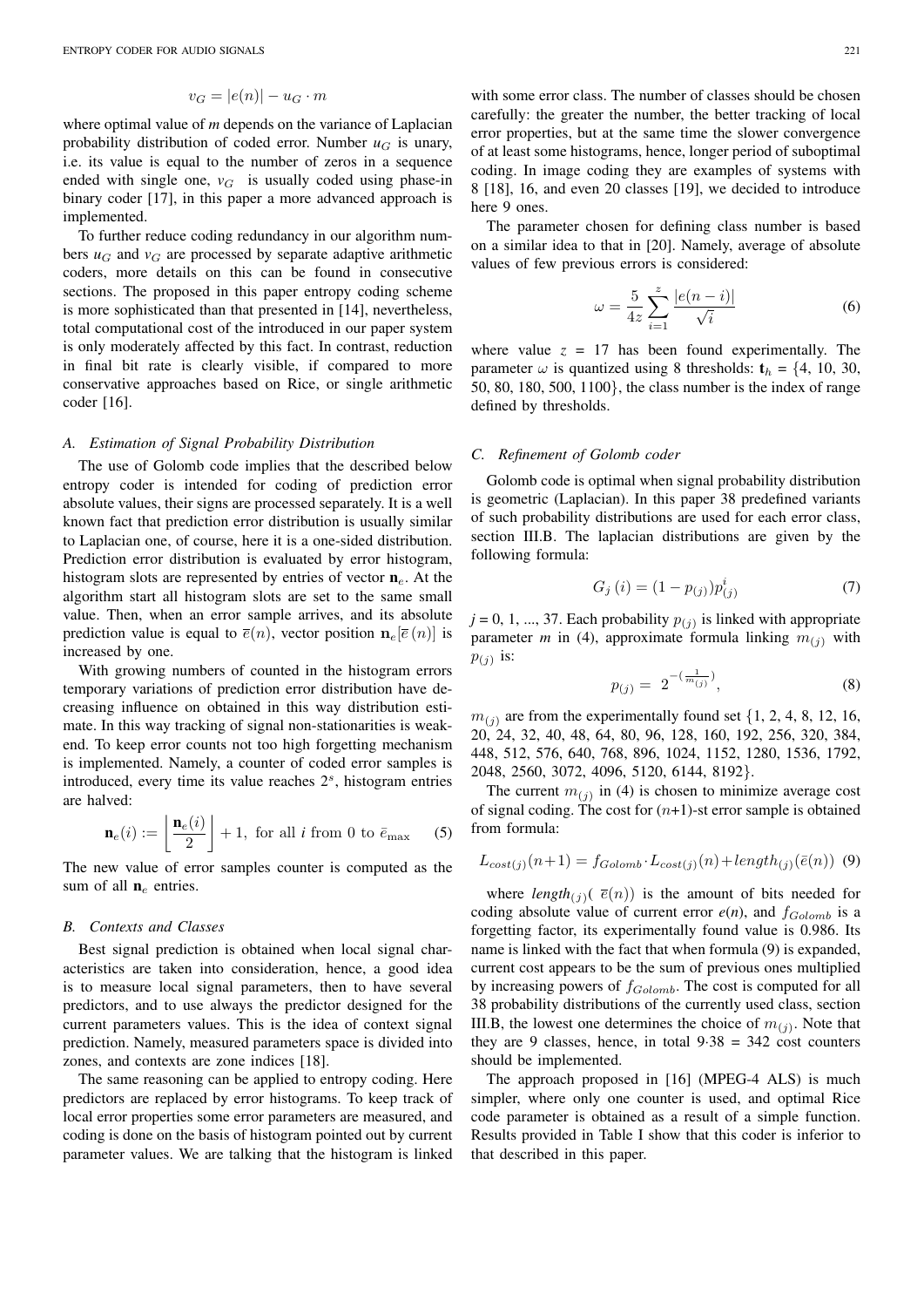# *D. Arithmetic Coders*

There are two outputs from the Golomb code: unary number  $u_G$ , and binary one  $v_G$  (4). Then, if we want to improve the Golomb code, the numbers should be treated in different ways, as they are represented in different systems. In the paper the numbers are coded by separate context adaptive arithmetic coders. Note that described in the paper Golomb code provides additional information about prediction error: its class, section III.B, and what predefined error distribution was used for its coding, section III.C.

Number  $u_G$  is a unary number, hence, the first coder is a binary one. The number of contexts for this coder is 38·128 = 4864, which is the result of the following calculation: Each context is linked with one of 38 error probability distributions, section III.C. There are 9 error classes, section III.B, but here classes 7 and 8 are merged, so the next multiplier is 8, and not 9. In this way we are obtaining  $38.8 = 304$  combinations. Further parameters determining number of contexts are as follows:

Definition of parameter *k*high is:

 $k_{high} =$ 

$$
= \max\{|e(n-1)|, |e(n-2)|, |e(n-3)|, 0.6 \cdot |e(n-4)|\}
$$
\n<sup>(10)</sup>

The parameter is quantized using one threshold having value 1500. In this way the number of combinations increases to 608.

The next parameter  $k_{one}$  is just the value represented by two last bits used in coding of previous  $u_G$ .

Then, the last parameter  $k_{last}$  is set to one if any of the following previous bits used for coding of  $u_G$  is one: -3, -4, -5, or -6.

Summarizing, the context number is computed from the following formula:

$$
ctx_u = k_{best} \cdot (k_{class} \cdot 2^4 + k_{high} \cdot 2^3 + k_{one} \cdot 2^2 + k_{last}) \tag{11}
$$

where  $k_{best}$  is the index of predefined error geometric distribution (7) determining the choice of  $m_{(j)}$  (8) that minimizes the cost function  $(9)$ , and  $k_{class}$  is the index of class, section III.B, except that classes 7 and 8 are merged.

At start all 4864 binary histograms are set to 100 both for slots used for counting zeros and ones. The described in section III.A forgetting mechanism is activated when the number of counts reaches  $2^s = 2^{17}$  (similarly as in (5) histogram values are halved), value *s* = 17 has been determined experimentally.

Contexts for coding of  $v_G$  are linked with 37 values of  $m_{(i)}$ enumerated in section III.C (note that for  $m_{(0)} = 1$   $v_G$  has only one value – zero, and need not be coded). Possible values of  $v_G$ , hence, slot indices of their histograms extend from 0 to  $m_{(i)} - 1$ ,  $j = 1, 2, ..., 37$ . Initially histogram slots are set to integer number closest to:

$$
p_{(j)}(i) = \frac{2^{-\frac{i}{m_{(j)}}}}{\sum_{i=0}^{m_{(j)}-1} 2^{-\frac{i}{m_{(j)}}}}
$$
(12)

times  $2<sup>s</sup>$ , where value  $s = 17$  has been found empirically, and index *i* has the same meaning as in (7). Note that (12) provides precise relation between probability powers in (7) and (8). Also here the histogram forgetting mechanism described in section III.A is used.

# IV. IMPLEMENTED SYSTEM

Tested in this paper lossless audio compression system is depicted in Figure 1. The proposed signal modeling part of the coder is a 5-stage structure, it was described for the first time in [11], The idea is similar to that from [21], the enhancements in the data modelling stage are as follows: use of Ordinary Least Squares (OLS) predictor instead of Recursive Least Squares (RLS) one, there is no Differential Pulse Code Modulation (DPCM) at the beginning (OLS works equally well on quantized samples), and addition of prediction error bias correction. Similarly as in [21] Normalized Least Mean Square (NLMS) part consists of three cascaded NLMS predictors, the feature is not shown in Figure 1 for clarity sake. Ranks of NLMS predictors are {1000, 25, 10}. And, of course, there is the described in the previous section completely new entropy coder at the end.

Detailed description of signal modeling substructures can be found in the following subsections.

# *A. Inter-Channel Prediction*

Such prediction can be done for multichannel audio systems, as dependencies between channels can be exploited for reducing coder bit rate. For used in experiments stereo signals it can be done as follows:

$$
\hat{x}_L(n) = \sum_{i=1}^{r_L} a_i \cdot x_L(n-i) + \sum_{j=1}^{r_R} b_j \cdot x_R(n-j),
$$
  

$$
\hat{x}_R(n) = \sum_{j=1}^{r_L} b_j \cdot x_R(n-j) + \sum_{i=0}^{r_R-1} a_i \cdot x_L(n-i)
$$
 (13)

In the above formula  $r_R$  denotes rank of predictor for channel coded second rather than for right channel. Equally well this can be the left one, as *L* indexes in fact channel which is coded first. It was found experimentally that optimal proportion of predictor ranks  $r_L/r_R$  was often close to 2:1 [22].

#### *B. OLS Method*

The name OLS, or Ordinary Least-Squares is used for direct LS method, i.e. that in which predictor coefficients  $w(n)$  are not computed recursively, compare (3):

$$
\mathbf{w}(n) = \mathbf{R}^{-1}(n) \cdot \mathbf{p}(n) \tag{14}
$$

where  $\mathbf{R}(n)$  is an estimator of signal autocorrelation matrix and  $p(n)$  is an estimator of autocorrelation vector. Their elements are computed as follows:

$$
R_{(j,i)}(n+1) = f_f \cdot R_{(j,i)}(n) + x(n-i) \cdot x(n-j) \quad (15)
$$

$$
p_{(j)}(n+1) = f_f \cdot p_{(j)}(n) + x(n) \cdot x(n-j)
$$

and  $f_f$  is a forgetting factor (gradually diminishes older estimators in (15)), its value has been found experimentally, and is equal to 0.998. Initially matrix  $\mathbf{R}(n)$  and vector  $\mathbf{p}(n)$ are set to zero, hence, inversion of  $\mathbf{R}(n)$  should start for *n* much higher than the predictor rank *r* (matrix should be welldefined). In our case it is the 100-th iteration, as the optimal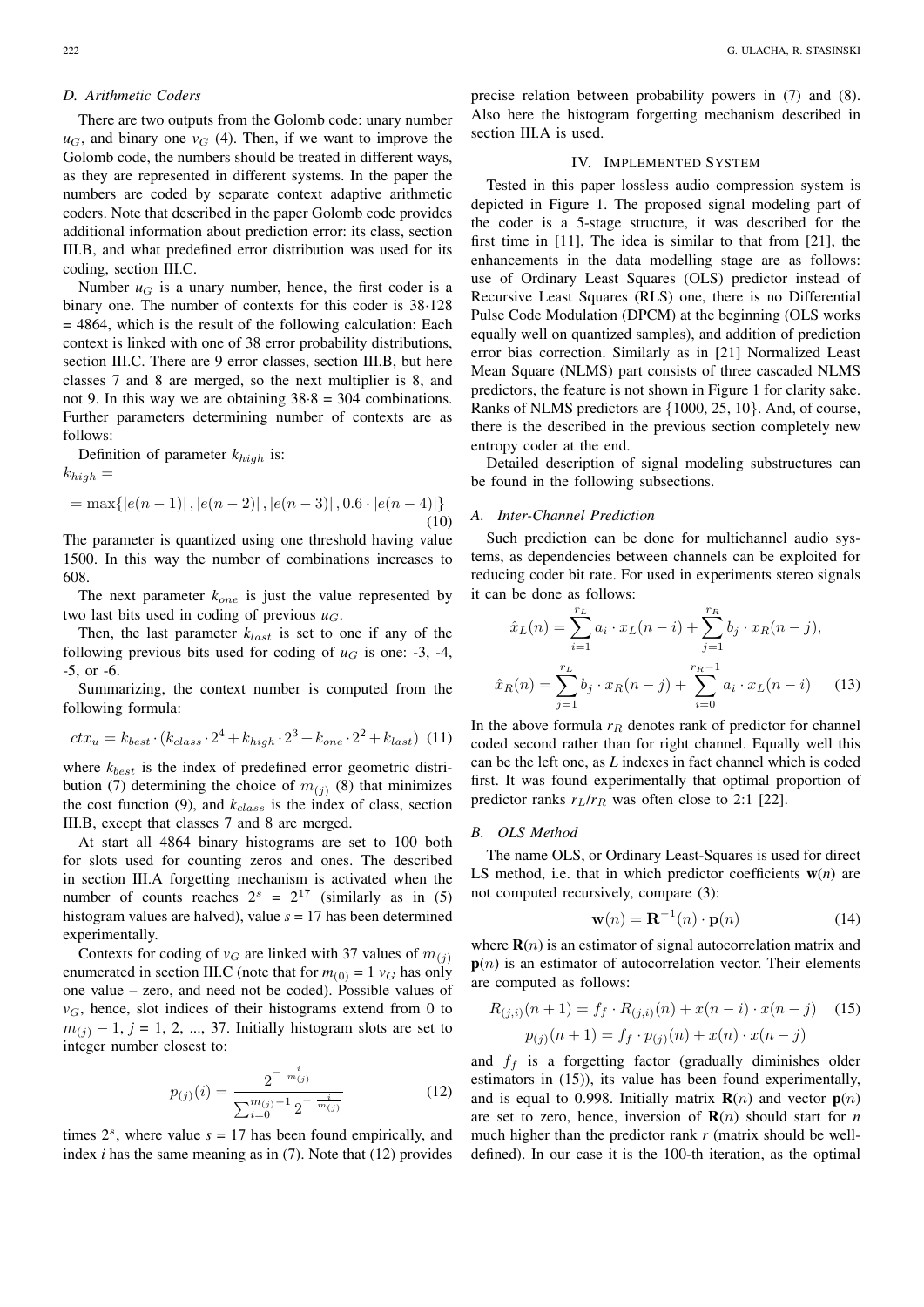rank of OLS predictor appears to be  $r = 20$  ( $r_L = 10$ ,  $r_R = 10$ ). Previously, the method was successfully applied to lossless coding of images [23], [24].

Computational complexity of OLS is clearly higher than that of any RLS algorithm, nevertheless, the used here predictor ranks are much smaller than those of the following NLMS filters, so this is not of great importance for the complexity of the whole method. The advantage of using OLS consists not only in minimization of problems with numerical stability plaguing RLS approach, OLS output usually has somewhat smaller entropy than that of RLS, hence, better data compression is obtained.

#### *C. NLMS Adaptive Filter*

In the stochastic gradient-descent algorithm filter coefficients are updated as follows:

$$
\mathbf{w}_{NLMS}(n+1) = \mathbf{w}_{NLMS}(n) + \mu(n) \cdot e(n) \cdot \mathbf{x}(n) \tag{16}
$$

where  $w(n)$  is the vector of filter coefficients,  $x(n)$  is data vector containing last *r* signal samples, properties of the filter (stability, convergence rate) are determined by learning coefficient  $\mu(n)$ , and  $e(n)$  is filter prediction error. In the case of Normalized Least Mean Square (NMLS) algorithm the learning coefficient is controlled by temporary averaged signal power:

$$
\mu(n) = \frac{\mu}{1 + \sum_{i=0}^{r-1} x^2 (n-i)}\tag{17}
$$

 $\mu$  is a constant and  $x(n - i)$  are elements of  $\mathbf{x}(n)$ . We use a somewhat more complicated formula on updating filter coefficients, with decreasing weights for older signal samples (here input data vector is  $e_{OLS}(n)$ ):

$$
\mathbf{w}_{NLMS}(n+1) = \mathbf{w}_{NLMS}(n) + \mu(n) \cdot e(n) \cdot \mathbf{C} \cdot \mathbf{e}_{OLS}(n)
$$
 (18)

where C is a diagonal matrix having elements diag ${0.995<sup>1</sup>}$ 0.995<sup>2</sup> ... 0.995<sup>*r*</sup>} [25]. Also formula on learning coefficient  $\mu(n)$  is here more complicated than in classical NLMS, compare (17):

$$
\mu(n) = \frac{\mu \cdot \sum_{i=0}^{r-1} \frac{1}{(i+1)^{0.8}}}{1 + \sum_{i=0}^{r-1} \frac{e_{OLS}^2(n-i)}{(i+1)^{0.8}}}
$$
(19)

note forgetting  $1/\text{factor } (i+1)^{0.8}$  which diminishes older error samples at the output of predictor from the previous stage. The scaling factor  $1/(i + 1)^{0.8}$ , multiplier 0.995 in matrix C, and constant  $\mu = 2^{-8}$  (appropriate for 16-bit samples) have been found empirically.

# *D. Prediction Error Bias Correction*

Some prediction methods tend to accumulate DC prediction error component (prediction error bias). Up to now the phenomenon has been taken into account mainly in image lossless coding methods, see e.g. [26]. Prediction error bias cancellation methods are based on context idea, i.e. for each type of sample neighborhood a different correction value is remembered and updated. Digits of the number representing context are determined by properties of neighbor samples: their variance level, if the previous error is "high" or "low",

sample differences etc. Note that *c* such conditions result in  $2^c$  contexts.

In this paper a two-level prediction error bias correction approach is implemented: 12 different bias correction methods are defined, the final correction is obtained by summing up their results with appropriate weights. Only one of four implemented here context determining methods will be presented: it consists in constructing context 10-bit number in the following way (i.e. 1024 contexts are defined): Three first bits are just decisions if samples  $x(n - i) > \hat{x}(n)$  (current prediction), for  $i = 1, 2, 3$  (yes - 1, no - 0). The next three are obtained from conditions  $2x(n - i) - x(n - i - 1) > \hat{x}(n)$  for  $i = 1, 2, 3$ . Next two conditions are  $e(n - i) > 0$  for  $i = 1, 2$  (concern prediction error). Finally, a number

$$
x_{ave}(n) = \frac{1}{5} \sum_{i=1}^{5} |x(n-i) - \hat{x}(n)|
$$
 (20)

is quantized using 4 experimentally found thresholds {50, 250, 700}, ranges defined by thresholds provide two last bits of context number.

It has been observed that the technique results in bit rate reduction up to 1%.

#### V. EXPERIMENTS

The described here new algorithm has been used for coding 16 sound samples from the base [12]. These are rather short sequences containing samples of different kind of music and speech. Results are compared to those for other widely used audio codecs, and to those of RAR 5.0, being a generalpurpose archiving program, Table I. As can be seen, indeed, in all cases specialized audio codecs are better than RAR 5.0, and the best of all is the new OLS-NLMS algorithm, best results for each audio sequence are in bold.

The presented in the paper entropy coder is rather complicated, nevertheless, its complexity is well matched to that of the implemented system. Namely, its execution time forms 26.9% of the time for the whole coder, its tenfold reduction would result in roughly 24% reduction of coding method computational complexity. This is not a great deal, especially that entropy coder performance do have influence on the technique efficiency. Definitely, this is not an option for simplest possible lossless audio coding systems.

Proper evaluation of the whole coder complexity is rather difficult: RAR 5.0, and MP4-ALS-RM23 are highly optimized software packages not using floating-point arithmetic, which is common for experimental programs. Code for other methods was not written by authors, and execution times were tested on different equipment. It can be only stated that the proposed method has improved performance at the cost of increased computational complexity.

#### VI. CONCLUSION

In the paper structure of a new sophisticated entropy coder for audio signals is presented. The coder consists of context adaptive Golomb one, outputs of which are coded by two adaptive context arithmetic coders. The coder has been applied for compressing prediction error from a lossless signal